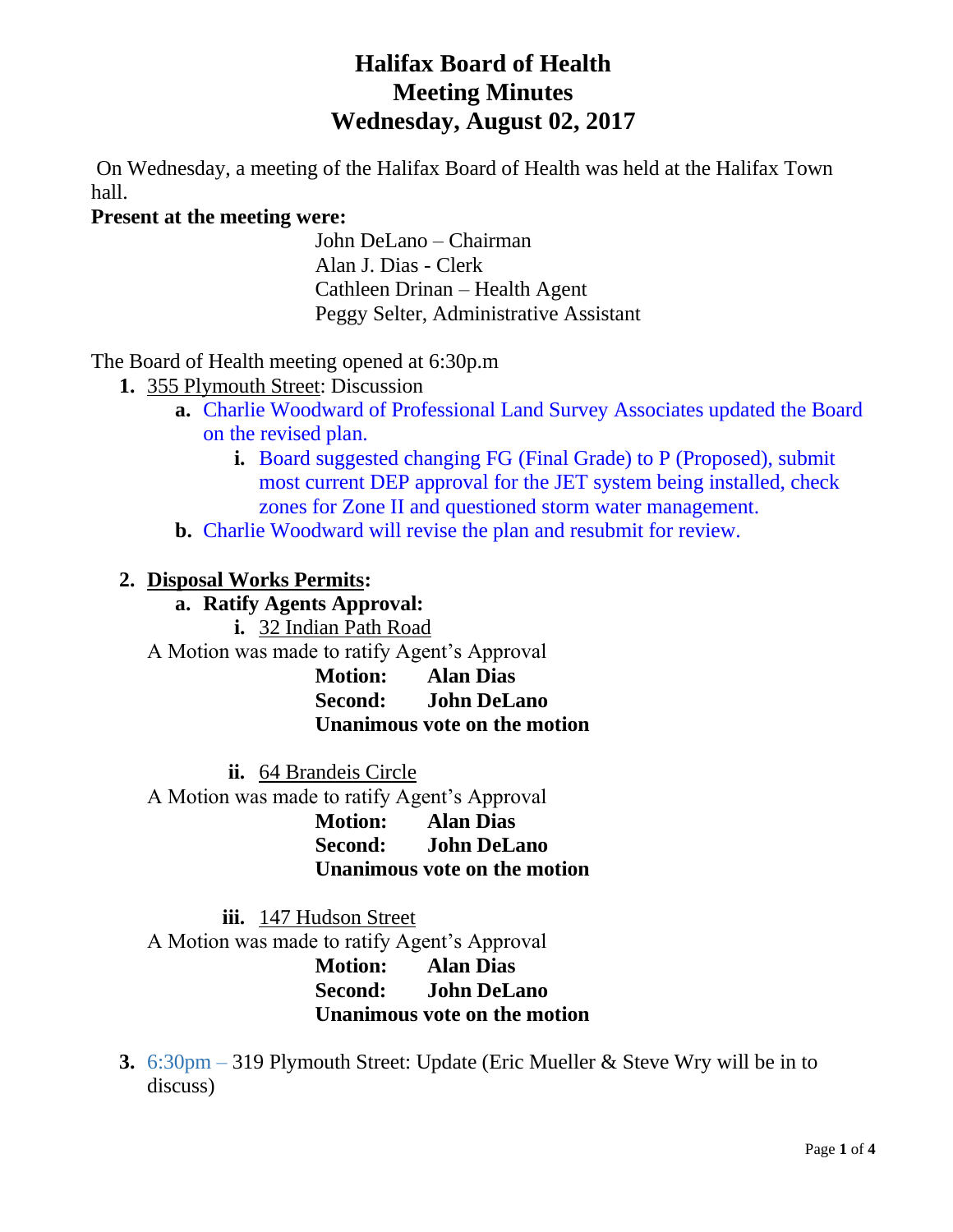- **a.** No one appeared to represent the plan for 319 Plymouth Street. Revisit at another meeting.
- **4.** 7:00pm Hearing 395 Plymouth Street

**a.** No one appeared to represent the Pham Family.

A Motion was made to proceed with the process to condemn the property, hold a hearing on September 06, 2017 at 6:30pm and notify owner(s) of the hearing to condemn.

> **Motion: Alan Dias Second: John DeLano Unanimous vote on the motion**

**5.** 7:30pm – Hearing Septage Hauling/Pumping Company **a.** No action taken, resolved prior to hearing.

## **6. Bring to Boards Attention:**

- **a.** Stop & Shop Monitoring Agent will contact Stop & Shop.
- **b.** Well Testing Results Update: Always do a follow-up on a coliform is "Present?"
	- **i.** Board agreed that follow-up testing should be done any time a result indicates a bacteria is "Present."
	- **ii.** Board suggested Agent send letter to owner of well and ask he attend the next 08.16.17 meeting to discuss the matter and also send letter to the testing facility with Board's decision on follow-up testing.
- **c.** 640 Plymouth Street
	- **i.** Board discussed tank alarm and gas trap on plan.
- **d.** Discussion on how to respond to possible security threats
	- **i.** Board is working on a floor plan drawing.
- **e.** 2017-2018 Employee Evaluations A Motion was made to approve and sign the 2017-2018 Employee Evaluations.

**Motion: Alan Dias Second: John DeLano Unanimous vote on the motion**

# **7. Discussion Items:**

- **a. Admin Report:** Admin Updated Board
	- **i.** Lake Street
	- **ii.** Rubbish/Trash and Food Establishment regulations sent to Boston, along with Halifax BOH new fee schedule
- **b. Agent Report:** Agent Updated Board
	- **i.** Recent incident with sick fox
	- **ii.** Rabies Protocol & Update
	- **iii.** NVNA July Report
	- **iv.** Food establishment complaint: update
	- **v.** Drug abuse prevention program in the schools: update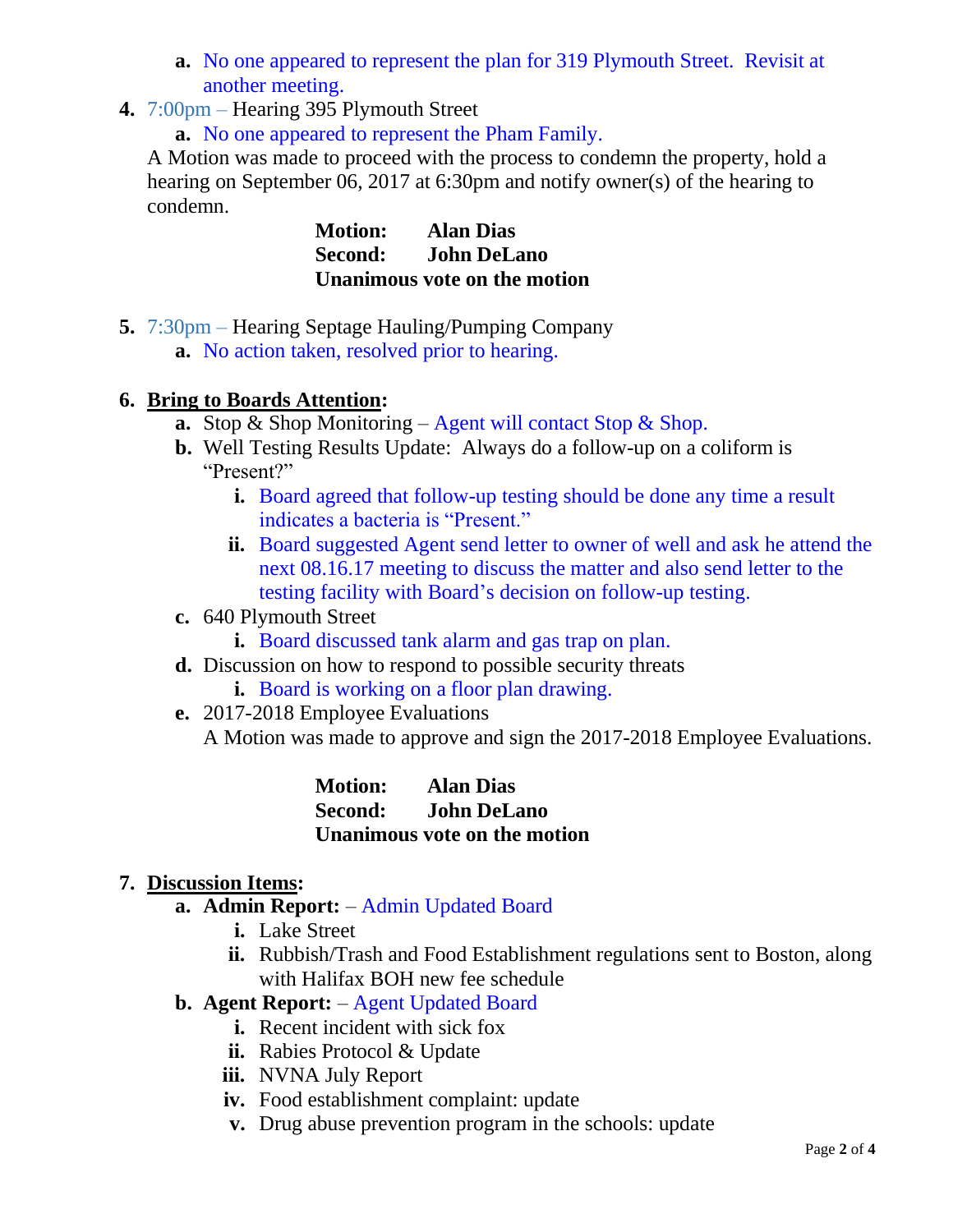- **vi.** Cyanobacteria: update
- **vii.** Landfill update
- **viii.** Foodborne Illness report
- **ix.** Housing Inspection, hopefully completed
- **x.** East Bridgewater Outreach Regional Meeting
- **xi.** Sewerage Disposal Inspections incorporated policies (11.26.97)
- **xii.** Trash Problem Lydon Lane: Update
	- **1.** Agent updated Board on letter sent to owner(s)/resident(s) regarding the trash problem with no response.
		- **a.** Board suggested Agent send letter to the Condominium Trust Association.

# **8. The Following to be signed**:

- **a. Payroll for the Week Ending August 05, 2017** Board Approved
	- **i.** Cathleen Drinan
	- **ii.** Margaret Selter
	- **iii.** Tracy Noland

## **b. Meeting Minutes:** – Board Approved

- **i.** June 07, 2017 Meeting Minutes
- **ii.** June 21, 2017 Meeting Minutes
- **iii.** July 19, 2017 Meeting Minutes
- **c. Expense Account# 01-512 – FY 18-02**  Board Approved
	- **i.** Pitney Bows FY 2018 Postage Payment \$150.00
- **d. Revolving Account# 25-513 – FY 18-02**  Board Approved
	- **i.** Grady Consulting
		- **1.** Invoice# 64 Brandeis Circle Plan Review \$85.00
		- **2.** Invoice# 147 Hudson Street Plan Review \$85.00
		- **3.** Invoice# 32 Indian Path Road Plan Review \$85.00
	- **ii.** Spath Engineering
		- **1.** Invoice# 355 Plymouth Street  $-2<sup>nd</sup>$  Plan Review  $-$  \$85.00
- **e. iPad Gift Account# 26-514-4830-02 – FY 18-02**  Board Approved
	- **i.** Cathleen Drinan iPad Usage Reimbursement for August, 2017 \$21.16
- **f. NBEP Grant Acct# 26-590-5385-253 –** Not Approved
	- **i.** GHD Inc. Invoice# 60533 319 Project Stormwater Outfall Assessment for the East & West Monponsett Ponds Fees earned to date & Percent completed as of 40.23.17 - \$15,055.00
- **g. Permits**: Board Approved
	- **i.** Rollins Landscaping Clayton Rollins 2017 Septic Installer's Permit
	- **ii.** David Drain 2017 Title V Inspector's Permit
	- **iii.** David Drain 2017 Soil Evaluator's Permit
	- **iv.** B.L. Cranshaw, Inc. Brian Cranshaw 2017 Septic Installer's Permit
	- **v.** Liquid Environmental Solutions 2017 Septage Hauler's Permit
	- **vi.** Barton Bruffee 2017 Title V Inspector's Permit